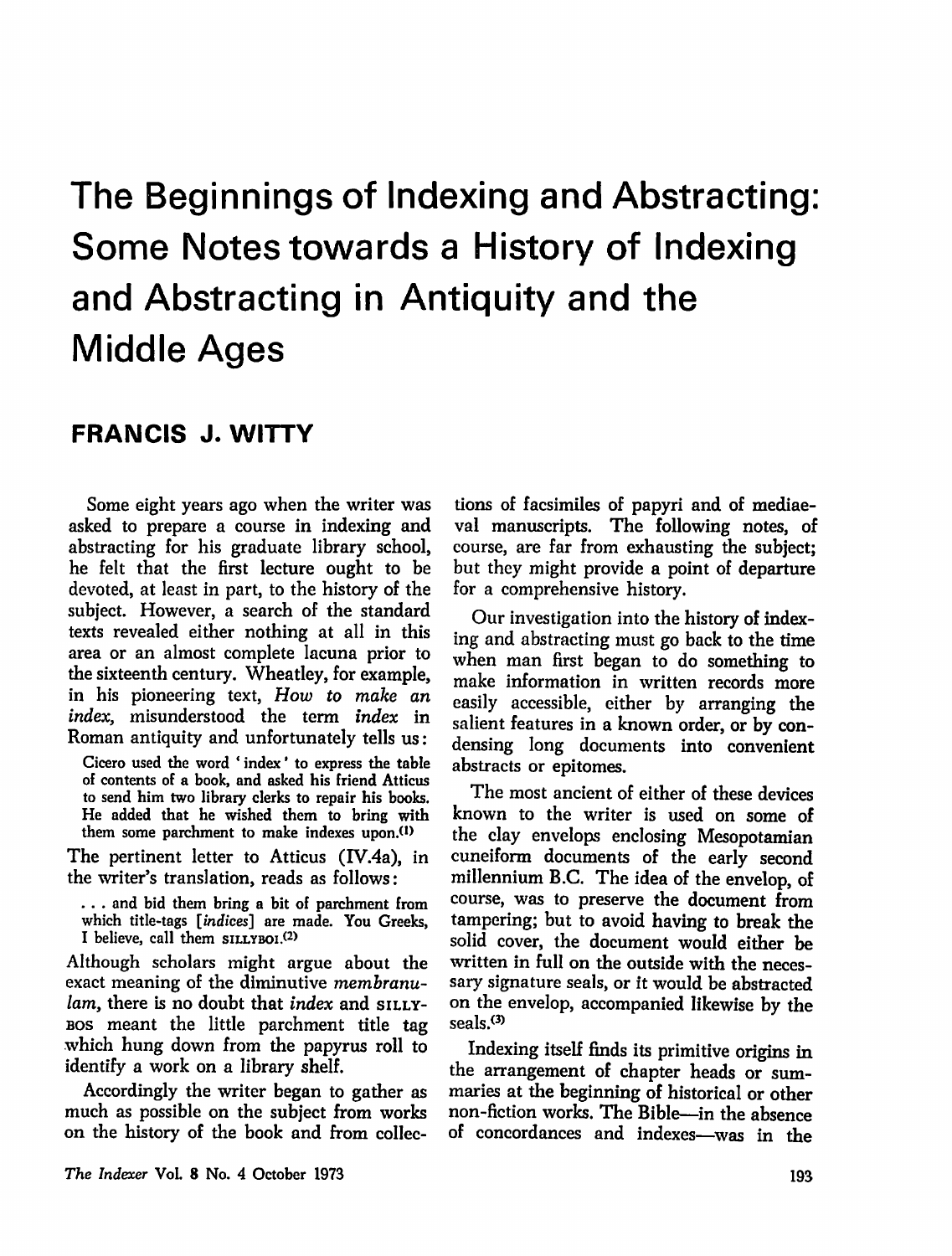early centuries of this era outfitted with such summaries (tituli, capitula, capita, KEPHalaia). It should be noted that die chapter/ verse arrangements of our modern Bibles were still a long way off in the future. These summaries (tituli) are mentioned a number of times by Cassiodorus in his Institutiones<sup>(4)</sup>, which he furnished with such headings at the beginning of each book to aid in finding information contained therein. While this seems somewhat far from indexing, as we know it, it did permit easier searching of data and enable Cassiodorus to cross-refer ence his text. Among other works from the early centuries of this era, which were furnished with summaries either by their authors or later editor/copyists, were the Attic nights of Gellius, Pliny's Natural his tory, the Antiquities of Josephus, and Bede's Ecclesiastical history. Undoubtedly a search into similar works would reveal a host of other titles so equipped.

An essential element in any index is the arrangement of the entries according to a known order. This may follow the usual order of the Roman alphabet, but the arrangement might follow some system of classification; or, for some kinds of works, it might be chronological or numerical. Since, however, alphabetic order is the most gen erally known arrangement in the West, we should take a quick glance at its use in ancient times. For this aspect of our inquiry we are indeed fortunate to have the relatively recent work of L. W. Daly, Contributions to a history of alphabetization in antiquity and the middle ages (Collection Latomus 90; Brussels 1967). This excellent work is to be recommended strongly to anyone interested in the history of indexing; the writer found most of his own previous researches con firmed in it and a myriad of additional data.

Why the letters of the alphabet are ar ranged as they are is a problem which has never been solved, although ingenious ex planations have been presented. $(5)$  The order of aleph, beth, ghimel goes back probably to the second millennium B.C., since this order

was already obviously established when the Greeks adopted and adapted the Semitic writing system in the early eighth century B.C. (or earlier?). In Hebrew the letters of the alphabet were sometimes used for numer als, as is evidenced by their use in some books of the Bible, e.g. Psalms 9, 24, 33, 36, 110, 111, 144 and the Lamentations of Jeremiah, where the letters of the alphabet precede individual lamentations. The Greeks inherited the order of the letters along with the alphabet itself and used it for one of their numeral systems.

Under the Ptolemies the Hellenistic Greeks of Egypt seem to have begun using alphabetic order for complicated lists of names such as one would find in a library catalogue or the tax collector's office/® From a close study of the fragments of Callimachus's catalogue of the Alexandrian Library and the literary references to it, it would appear that he used alphabetic order for the arrangement of authors under broad subjects. And papyrus fragments from the ' rubbish heaps' of Egypt show that alpha betic order was sometimes used in the cen turies just preceding this era for lists of taxpayers from various villages and districts, which themselves also appear sometimes in alphabetic order. But the virtues of this arrangement seem not to have been univers ally received among the Greeks, to judge by the many lists among extant papyri which seem to have no recognizable order at all.

When we speak of alphabetic order in antiquity, we do not mean the detailed, ' letter-for-letter-to-the-end-of-the-word' ar rangement so dear to the heart of the librarian. This precision was not deemed necessary either in antiquity or the middle ages, and, according to Daly, it has not com pletely won out even in modern times.<sup>(7)</sup> Actually, the order might be considered relatively close if it were kept through the first three letters of a word; but often only the first letter is considered in these docu ments. Nevertheless, these represent a start towards progress. Later on in this era there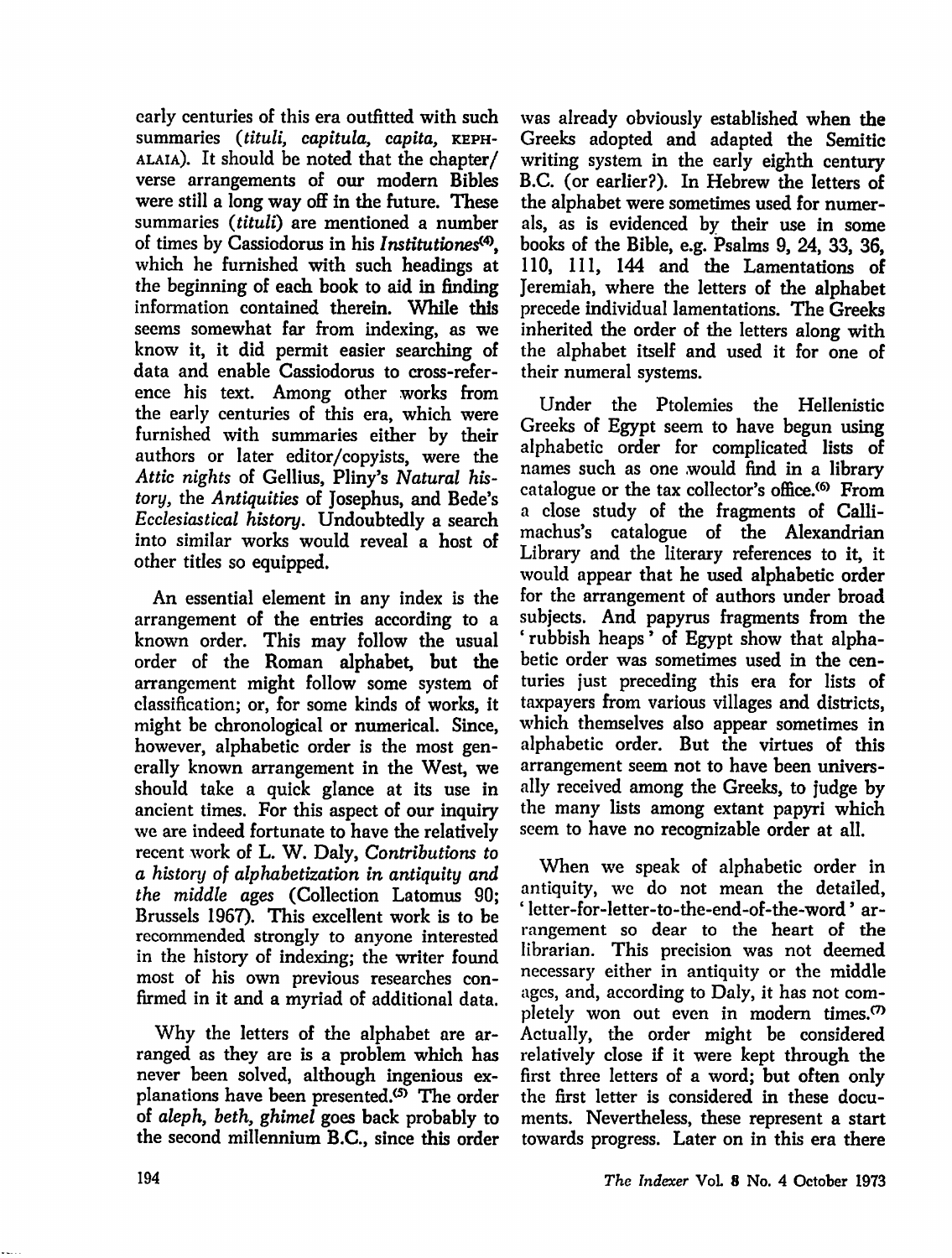can be found, particularly among Greek writers, an interest in alphabetic verses of an acrostic nature for presenting certain aspects of Christian thought in a mnemonic form. These so-called Erbauliche Alphabete are cited extensively in Karl Krumbacher's his tory of Byzantine literature.(8)

Religious literature was not unique in its employment of the alphabet for mnemonic purposes. The second-century author, Sextus Pythagoreus, arranged his co-called Pytha gorean sentences in alphabetic order—a group of 123 maxims reflecting the thoughts of the Pythagorean school. And the first and second centuries of this era also saw many lexico graphical compilations in alphabetic order glossaries of terms in various fields.(9>

Also closely associated with efforts to bring out pertinent information rapidly from docu ments is the employment of symbols in textual criticism and hermeneutics. Aris tophanes of Byzantium and Aristarchus, Hellenistic scholars at Alexandria, are pro bably the most outstanding for the invention of critical symbols, but a man like Cassiodorus, though of the sixth century of this era, is not to be ignored; for he worked out an elaborate system of symbols to be used in biblical commentaries, so that the student could readily find the kind of information he needed on a particular passage.<10) However, although we have in Graeco-Roman times the use of alphabetic order and the employ ment of the capitulatio or placing of sum maries at the beginning of certain non-fiction works, we do not—as far as the writer has been able to ascertain—have anything like an alphabetic index to a work before the Middle Ages. But now let us take a look at abstracting in classical times.

The Alexandrian scholars at the Museion realized the problem of the large book not only for the library, but for the reader. Callimachus may have had large, uninspired epics in mind when he wrote that a 'big book is equivalent to a big nuisance  $\cdot$ ,<sup>(11)</sup> but this could well be applied practically in his days to any large work which would occupy a number of papyrus rolls; after all, his own work, the Pinakes, occupied  $120$  rolls.<sup>(12)</sup> Therefore, from Alexandrian times many works, particularly histories and other nonfiction, were epitomized, i.e. abstracted; and often our only sources are the epitomes. But the Alexandrian critics also decided that editions of the plays of the great dramatists would be more useful if preceded by abstracts of the plots. These were called hypotheseis in Greek, and appear at the beginning of each play (sometimes in verse) along with a list of the characters. The following is the abstract (hypothesis) found at the beginning of the Agamemnon of Aeschylus, in the writer's translation:

Agamemnon upon departing for Troy had prom ised Clytemnestra that, if he sacked Troy, he would signal by beacon on the same day. Conse quently Clytemnestra set a hired watch to look out for the beacon. Now when he saw it, he reported; she then sent for the assembly of the elders—of whom the chorus is composed—to make an in quiry concerning the beacon. When they hear, some sing a song of triumph. Shortly afterwards Talthybios (herald) makes an appearance and des cribes in detail the events of the voyage. Then Agamemnon comes on a chariot followed by another chariot in which are the booty and Cassandra. While he then goes forth to enter the house with Clytemnestra, Cassandra, before enter ing the palace, prophesises about her own and Agamemnon's death and the matricide of Orestes; then rushing in like one ready to die she casts down her insignia. This part of the play is admir able because it arouses fear and proper pity. Characteristically Aeschylus has Agamemnon slain off-stage; says nothing about the death of Cassandra until he displays her corpse. He has Aegisthus and Clytemnestra each rely on personal arguments for the murder: hers is the slaying of Iphigenia; his, the misfortunes of his father at the hands of Atreus. The play was staged during the archonship of Philocles in the second year of the eightieth Olympiad (459/8 B.C.). Aeschylus won first prize with the Agamemnon, Libation bearers, Eumenides, and his satyr play, the Proteus. Xenocles Aphidnaios led the chorus.<sup>(13)</sup>

It will be immediately noted that the ab stract, concise as it is, contains a bit of literary criticism towards the end and in cludes historical data based on Aristotle's Didascaliae. Later on in Roman times the comedies of the playwrights Plautus and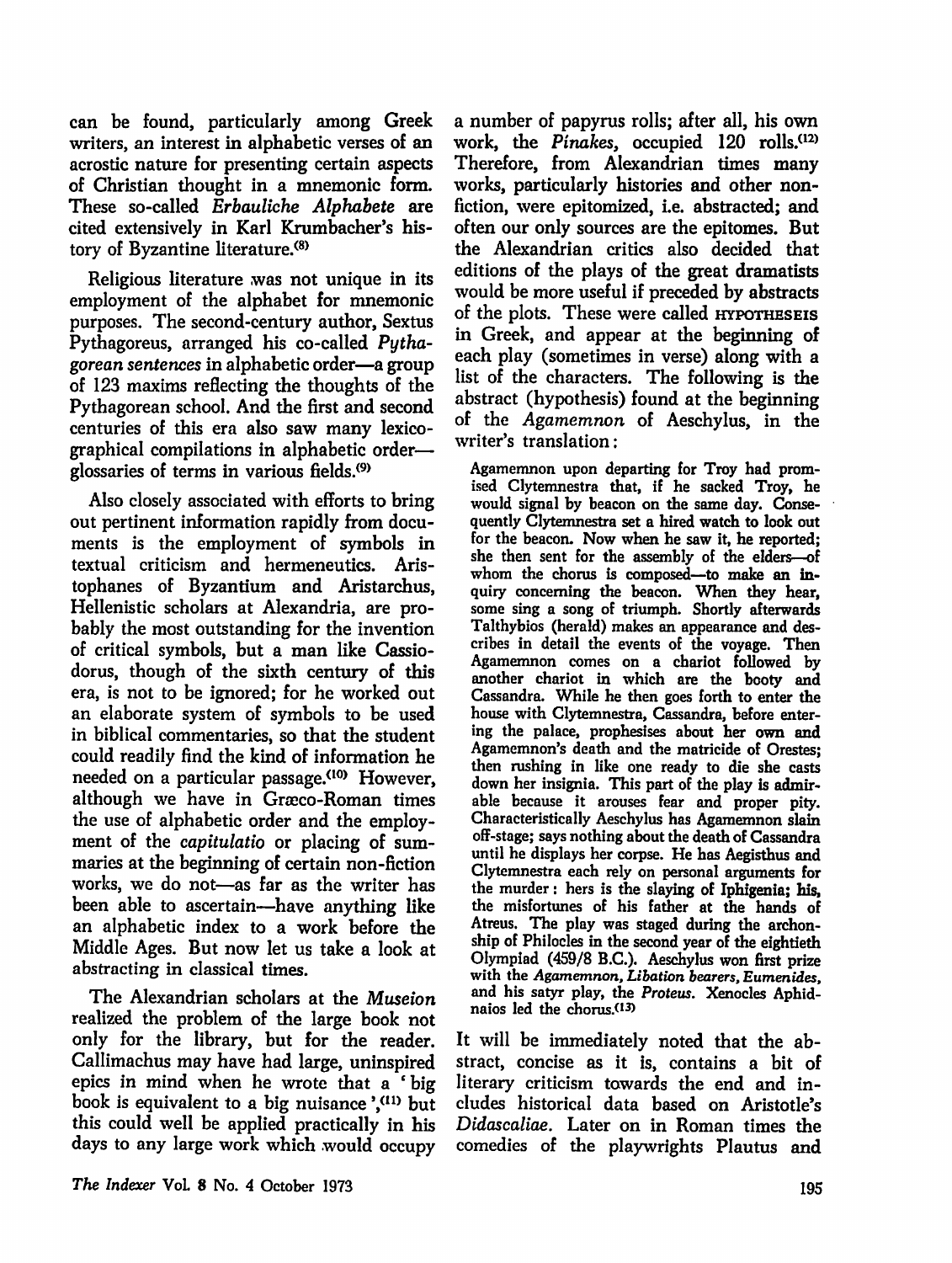Terence were graced with such abstracts, except that these summaries were all com posed in verse.<sup>(14)</sup> The use of the abstract, however, was not confined to belles-lettres in ancient times, as is evidenced by the custom of abstracting documents of sale, forfeitures, and contracts at Tebtunis in the third cen tury **B.C.**<sup>(15)</sup>

Later in the Middle Ages one can find in manuscripts of scholarly works, like histories, marginal summaries of a page's contents, a custom that has been carried over into modern times.<16> Marginal summaries can be noted in some of the ninth and tenth-century manuscripts of Justinian's code also.<sup>(17)</sup>

Another device which can be associated with the origins of indexing is the work carried out on the text of the Scriptures by Eusebius of Gaesarea in dividing the Gospels into sections, numbering them, and arrang ing related material in the ten Canones evangeliorum.<sup>(18)</sup> While again this is not indexing as such, it does provide for relatively quick consultation of data hidden in long, connected textual matter.

But it is really with the general adoption of the codex form of the book that the idea of an alphabetic index becomes practical. The papyrus roll obviously did not—nor does the microfilm roll—lend itself to ready reference.

The earliest approach to an alphabetic subject index that the writer has been able to find appears in an anonymous work of the fifth century of this era, the Apothegmata, a list of the sayings of various Greek fathers on certain theological topics. Although orig inally composed in another order, it was arranged into alphabetic order in the sixth century.<sup>(19)</sup> Of course, in this age of manuscripts we must remember that exact citations are a rarity. Some authors divided their works into chapters and numbered sections, which is very helpful for citations; e.g. Cassiodorus in his Institutiones can crossreference his work by referring not only to the chapter number, but also to the titulus of the chapter. $a^{(20)}$  However, the 'book consciousness ' of Cassiodorus is almost a unique phenomenon for antiquity.

Two centuries later we encounter what amounts to an alphabetic subject index to the great fathers of the church and the Bible in the Sacra parallela by John of Damascus.<sup>(21)</sup> In his introduction he calls attention to his summaries or table of contents which appear at the beginning of the text:

Furthermore, the easier to find what is sought, a list of headings pinax ton kephalaion or sum maries (TITLOI) in alphabetic order has been compiled; and each subject that is sought will be found under its initial letter. (Col. 1041.)

Then there follows in rough alphabetic order the theological statements arranged by key word, with passages from the Bible and the Greek fathers illustrating them. Some examples of the subjects from the table of contents read as follows:

#### Letter A (Col. 1045) The eternal Divinity peri Aidou THEOTETOS, etc. The inevitability of God PERI TOU Apheukton EINAI THEON. The incomprehensibility of God PERI TOU Akatalepton einai ton theon.

### Letter B (Col. 1050)

The kingdom of heaven peri Basileias ouranon. The counsel of God PERI Boulês THEOU

The help of God peri Boêtheias THEOU.

Aside from this eighth-century work, how ever, the writer has been unable to find any other indexes of such a nature before the fourteenth century. L. W. Daly corroborates this for the Vatican Archives: 'Evidence indicates that alphabetic indexing was not introduced into papal record-keeping as represented in the Vatican Archives until the fourteenth century '.(22)

Before leaping over to the fourteenth cen tury, however, mention should be made of the famous, early sixth-century codex of the Materia medica of Dioscorides Pedanius. Although the author seems not to have been very systematic in the composition of his treatise, those responsible for the now famous Vienna manuscript $(23)$  decided to arrange the work in alphabetic order. Since the treatise deals with various herbs and other medical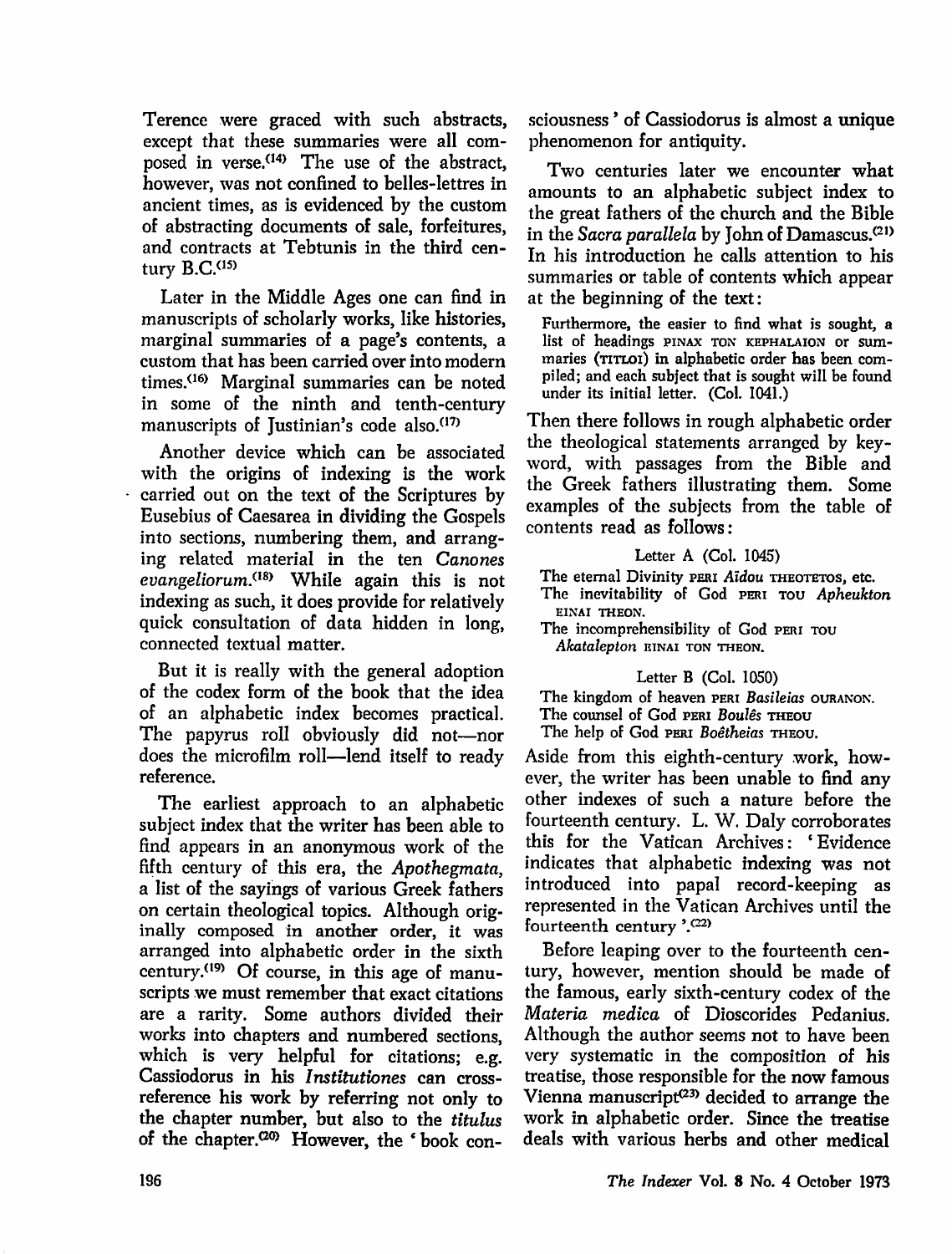materials, each having a numbered para graph of its own, the alphabetic re-arrange ment, like a dictionary, 'requires no index. The Vienna codex does have a capitulatio or listing of the *materice* in the front and, of course, this naturally falls into alphabetic order. However, it might be added that this outstanding codex, often called Codex Julia Anicia, is more famous for its rich illumina tion than for its introduction of the alpha betic approach to medicinal herbs.

With the rise of the universities in the late twelfth and following centuries and the renewed interest in theology, philosophy, and law, and particularly the passion that seemed to prevail for scholastic disputation, one is not surprised to see the beginnings of alpha betic indexing, as we know it. Disputation (debate) would require ready reference to the authorities (Aristotle, Thomas Aquinas, Peter Lombard, et al.).

The indexes that the writer has been able to examine from the fourteenth century are extremely simple in their make-up, but not particularly easy to read. For this was the period when Gothic script was prevalent throughout Western Europe, and when this hand is done with any speed, it sometimes becomes almost illegible for the unpractised reader. The texts of these manuscripts are usually done with some care, but the indexes seem to show all the characteristics of haste and impatience. Perhaps the texts of the manuscripts examined were copied by pro fessional scribes, while the indexes were com piled and written by the owners.

The texts which the writer has found of fourteenth-century manuscripts in facsimile so far have all been either philosophicaltheological or of the Materia medica of Dioscorides. In the article (supra) on ' Early Indexing Techniques' two such works were examined in some detail: a commentary on the first book of the Sentences of Peter Lom bard by Egidio Colonna and two Vatican manuscripts of Dioscorides. Since the Colonna work is written in the usual schol astic way, it consists of a number of theses

(statements to be proved) with explanations of terms and syllogistic arguments. These arc all numbered as distinctiones and quaestiones; thus the index which lists these pro positions by catchword makes citation fairly simple, e.g. 'd: 24. q. 3' means distinctio no. 24, quasstio no. 3. There seems to be no effort made to bring out more than one catchword from each proposition; e.g. the statement Actio et passio sunt una res et duo predicamenta gets an entry under actio but not under passio, etc. While such superficial indexing is easily criticised now, it must be admitted that it represents a great step for ward from the mere listing of theses at the beginning of a work, as will usually be found in manuscripts of this century as well as in incunabula of the next. The Dioscorides manuscripts are just as simply treated in their indexes, for the numbered materia are easily cited in an index. But nothing beyond the principal item is mentioned in the index. The example of 'ink' (MELAN) is used in the article (supra); ink is described in section 825 of the work, and so the index entry is merely 'OKE. MELAN' or '825. Ink'.

Although the alphabetic listing of chapter headings and theses represents some progress in information retrieval, it would seem, even from a survey of books printed in the next century, that our own concept of indexing is some distance in the future. For the writer surveyed as many incunabula as possible either at first hand or through facsimiles or catalogue descriptions, but he was forced to conclude that indexing was still not a very common practice, even after the mechanical multiplication of texts through printing had made the notion of an index much more feasible and practical. The writer's article cited above presents an analysis of the Nuremburg chronicle (1493) of Hartmann Schedel printed by Koberger.<sup>(24)</sup> Briefly it was found that most of the index entries (the index is in the front) were taken verbatim from the text and sometimes not entered under what would seem the proper keyword; e.g. the statement about the invention of